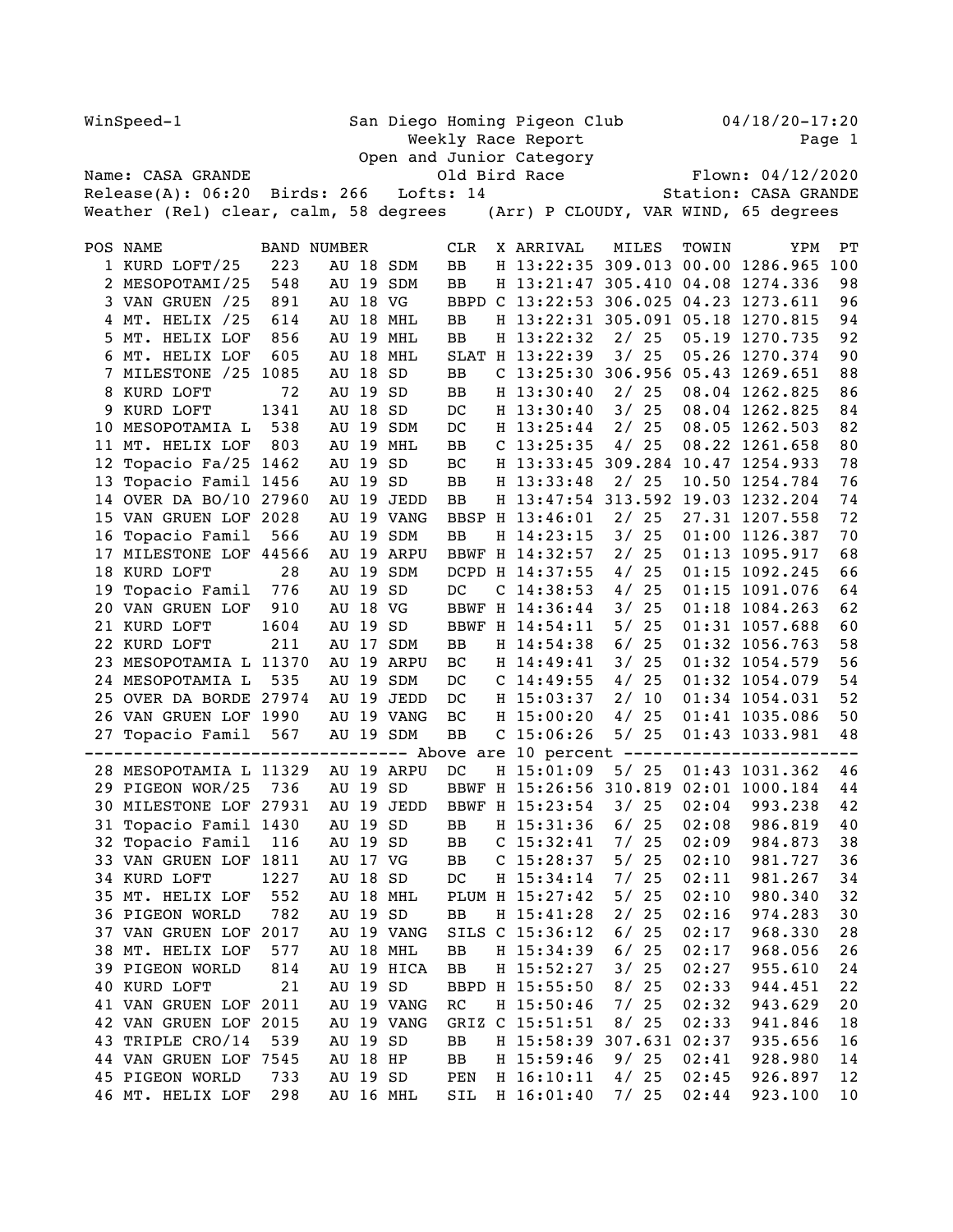47 MT. HELIX LOF 573 AU 18 MHL BBSP H 16:01:52 8/ 25 02:44 922.788 8 48 MT. HELIX LOF 634 AU 18 MHL BBSP H 16:03:59 9/ 25 02:46 919.449 6 49 PIGEON WORLD 598 AU 19 SDM BB H 16:18:33 5/ 25 02:53 913.928 4 50 Topacio Famil 339 AU 18 SD BBSP H 16:18:52 8/ 25 02:55 908.916 2 51 VAN GRUEN LOF 589 AU 19 SDM DUNN H 16:15:15 10/ 25 02:56 904.809 0 52 VAN GRUEN LOF 2044 AU 19 VANG BBSP H 16:23:02 11/ 25 03:04 893.145 0 53 KURD LOFT 1279 AU 18 SD BB H 16:40:53 9/ 25 03:18 875.922 0<br>54 TROLLEY TR/10 7414 AU 18 HP DC H 17:00:02 313.592 03:31 862.308 0 54 TROLLEY TR/10 7414 AU 18 HP DC H 17:00:02 313.592 03:31 862.308 0 --------------------------------- Above are 20 percent ------------------------ 55 PIGEON WORLD 701 AU 19 HICA BC C 16:55:29 6/ 25 03:30 860.829 0 56 PIGEON WORLD 732 AU 19 HICA PENC C 16:55:31 7/ 25 03:30 860.763 0 57 MESOPOTAMIA L 11308 AU 19 ARPU DC H 16:44:35 6/ 25 03:26 860.587 0 58 MESOPOTAMIA L 11382 AU 19 ARPU DC H 16:46:24 7/ 25 03:28 858.080 0 WinSpeed-1 San Diego Homing Pigeon Club 04/18/20-17:20 Weekly Race Report Page 2 Open and Junior Category Name: CASA GRANDE **Old Bird Race** Flown: 04/12/2020 POS NAME BAND NUMBER CLR X ARRIVAL MILES TOWIN YPM PT 59 MT. HELIX LOF 702 AU 19 MHL BB H 16:46:10 10/ 25 03:28 857.493 0 60 KURD LOFT 280 AU 18 SDM BB H 16:55:09 10/ 25 03:32 856.247 0 61 MT. HELIX LOF 720 AU 19 MHL BB H 16:48:05 11/ 25 03:30 854.890 0 62 PIGEON WORLD 857 AU 19 HICA BC H 17:02:09 8/ 25 03:37 851.876 0 63 PIGEON WORLD 394 AU 18 LAP DC H 17:02:44 9/ 25 03:37 851.112 0 64 MESOPOTAMIA L 11311 AU 19 ARPU BB C 16:53:06 8/ 25 03:35 849.008 0 65 Topacio Famil 1426 AU 19 SD BB C 17:04:34 9/ 25 03:41 844.478 0 AU 19 SD BC C 17:08:10 308.473 03:46 837.593 0 67 KURD LOFT 1356 AU 18 SD BB H 17:09:37 11/ 25 03:47 837.194 0 68 KURD LOFT 47 AU 19 SD DC H 17:10:11 12/ 25 03:47 836.454 0 69 VAN GRUEN LOF 463 AU 19 SDM BBSP H 17:05:40 12/ 25 03:47 834.169 0 70 RED STAR LOFT 241 AU 18 SD BB C 17:13:21 2/ 17 03:51 830.957 0 71 Topacio Famil 1424 AU 19 SD BB C 17:17:15 10/ 25 03:54 828.190 0 72 TRIPLE CROWN 419 AU 19 LFO BC C 17:13:46 2/ 14 03:53 828.166 0 73 MESOPOTAMIA L 11381 AU 19 ARPU BB H 17:11:16 9/ 25 03:53 825.345 0 74 MESOPOTAMIA L 11380 AU 19 ARPU BB H 17:13:42 10/ 25 03:56 822.258 0 75 VAN GRUEN LOF 2047 AU 19 VANG DUNN H 17:15:39 13/ 25 03:57 821.463 0 76 MILESTONE LOF 27919 AU 19 JEDD BB H 17:18:15 4/ 25 03:58 820.712 0 77 KURD LOFT 102273 AU 16 ARPU BB H 17:26:19 13/ 25 04:03 816.199 0 78 Topacio Famil 1452 AU 19 SD BB C 17:28:35 11/ 25 04:05 814.155 0 79 Topacio Famil 1427 AU 19 SD BB C 17:29:09 12/ 25 04:06 813.456 0 80 TROLLEY TRACK 553 AU 19 SDM BB H 17:39:14 2/ 10 04:10 812.533 0 81 PIGEON WORLD 759 AU 19 SD BB C 17:47:30 10/ 25 04:22 795.686 0 82 RED STAR LOFT 1618 AU 19 SD BC H 17:45:29 3/ 17 04:23 792.006 0 83 MESOPOTAMIA L 103251 AU 16 ARPU BB C 17:42:19 11/ 25 04:24 787.780 0 84 EDJ JIM CO/25 436 AU 19 PAL GZ C 17:33:37 301.032 04:21 786.511 0 85 PIGEON WORLD 726 AU 19 SD BB H 17:59:48 11/ 25 04:34 781.701 0<br>86 Topacio Famil 935 AU 18 SD BC H 17:57:21 13/ 25 04:34 780.561 0 86 Topacio Famil 935 AU 18 SD BC H 17:57:21 13/ 25 04:34 780.561 0 87 VAN GRUEN LOF 1974 AU 19 VANG BBWF H 17:51:29 14/ 25 04:32 778.886 0 88 B.S. LOFT /13 462 AU 19 SD BB H 17:46:33 303.198 04:31 777.246 0 89 TROLLEY TRACK 554 AU 19 SDM BB H 18:12:41 3/ 10 04:43 774.427 0 90 KURD LOFT 1605 AU 19 SD BB H 18:02:53 14/ 25 04:40 773.732 0<br>91 TRIPLE CROWN 2960 AU 17 COM BB H 18:04:03 3/ 14 04:43 769.017 0 91 TRIPLE CROWN 2960 AU 17 COM BB H 18:04:03 3/ 14 04:43 769.017 0<br>92 B.S. LOFT II 410 AU 19 SD BCSP H 18:01:04 2/ 13 04:46 761.154 0 92 B.S. LOFT II 410 AU 19 SD BCSP H 18:01:04 2/ 13 04:46 761.154 0 93 TROLLEY TRACK 546 AU 19 SD BB H 18:31:00 4/ 10 05:02 755.024 0 94 TROLLEY TRACK 562 AU 19 SD BB H 18:31:00 5/ 10 05:02 755.024 0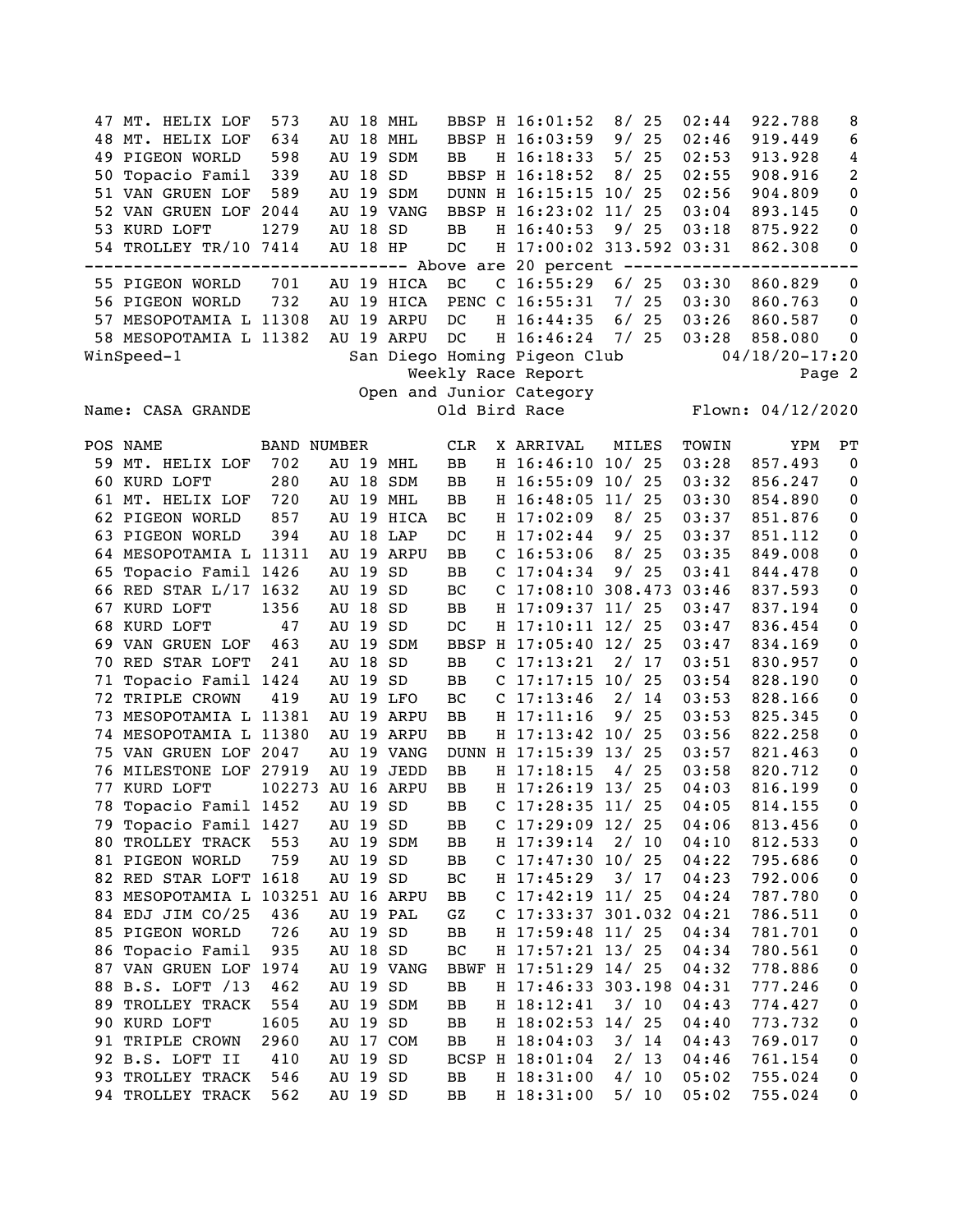|     | 95 TROLLEY TRACK                            | 550                | AU 19 SD |          |                          | BC          | H 18:34:08                        | 6/    | 10   | 05:05          | 751.789            | 0           |
|-----|---------------------------------------------|--------------------|----------|----------|--------------------------|-------------|-----------------------------------|-------|------|----------------|--------------------|-------------|
|     | 96 MILESTONE LOF 52007                      |                    | AU 19 AA |          |                          | BB          | H 18:23:17                        | 5/25  |      | 05:03          | 746.915            | 0           |
|     | 97 PIGEON WORLD                             | 702                | AU 19    |          | SD                       | BB          | H 18:33:06 12/                    |       | 25   | 05:08          | 746.194            | $\pmb{0}$   |
|     | 98 RED STAR LOFT 1617                       |                    | AU 19    |          | SD                       | BB          | $C$ 18:34:34                      | 4/17  |      | 05:12          | 739.083            | $\pmb{0}$   |
| 99  | PIGEON WORLD                                | 764                | AU 19 SD |          |                          | BB          | H 18:40:10 13/ 25                 |       |      | 05:15          | 739.065            | $\pmb{0}$   |
| 100 | MT. HELIX LOF                               | 511                |          |          | AU 18 MHL                | <b>BCSP</b> | C $18:46:34$ $12/25$              |       |      | 05:29          | 719.238            | $\pmb{0}$   |
|     | 101 EDJ JIM COLWE                           | 893                |          |          | AU 19 PAL                | BC          | $C-07:06:26$                      | 2/25  |      | 07:50          | 600.398            | $\pmb{0}$   |
|     | 102 KURD LOFT                               | 1235               |          | AU 18 SD |                          | BB          | $H-07:55:18$ 15/ 25               |       |      | 08:28          | 583.969            | $\pmb{0}$   |
|     | 103 MILESTONE LOF 37969                     |                    |          |          | AU 16 JEDD               | BC          | $H-07:52:54$                      | 6/25  |      | 08:29          | 581.589            | $\pmb{0}$   |
|     | 104 MILESTONE LOF                           | 27998              | AU 19    |          | JEDD                     | BB          | $H-07:53:26$                      |       | 7/25 | 08:29          | 581.249            | $\pmb{0}$   |
|     | 105 KURD LOFT                               | 586                | AU       | 18 SD    |                          | DC          | H-08:01:38 16/ 25                 |       |      | 08:35          | 580.031            | $\pmb{0}$   |
|     | 106 SMIB LOFT/2                             | 27903              | AU       | 19       | JEDD                     | BB          | H-07:53:33 305.868                |       |      | 08:31          | 579.118            | $\pmb{0}$   |
|     | 107 Topacio Famil                           | 885                | AU       |          | 19 WEF                   | BC          | $H-08:04:01$ 14/25                |       |      | 08:37          | 579.062            | $\pmb{0}$   |
|     | 108 MESOPOTAMIA L                           | 534                |          |          | AU 19 SDM                | BB          | $C-07:57:37$ 12/ 25               |       |      | 08:35          | 575.733            | $\pmb{0}$   |
|     | 109 MILESTONE LOF                           | 389                |          |          | AU 19 SDM                | BB          | $H-08:04:12$                      | 8/25  |      | 08:40          | 574.591            | 0           |
|     | 110 MT. HELIX LOF                           | 526                |          |          | AU 18 MHL                | BC          | $H-08:01:04$ 13/                  |       | 25   | 08:39          | 573.011            | 0           |
|     | 111 MT. HELIX LOF                           | 807                |          |          | AU 19 MHL                | BC          | $H-08:02:44$ 14/25                |       |      | 08:41          | 571.991            | $\pmb{0}$   |
|     | 112 RED STAR LOFT 1627                      |                    | AU 17    |          | SD                       | BC          | $C-08:15:13$                      | 5/17  |      | 08:49          | 570.745            | $\pmb{0}$   |
|     | 113 EDJ JIM COLWE                           | 499                |          |          | AU 19 PAL                |             | RBWF H-07:53:25                   | 3/    | 25   | 08:37          | 570.049            | $\pmb{0}$   |
|     | 114 VAN GRUEN LOF                           | 995                | AU 18 VG |          |                          |             | BBPD C-08:10:40 15/               |       | 25   | 08:48          | 568.941            | $\pmb{0}$   |
|     | 115 RED STAR LOFT 1639                      |                    | AU 19 SD |          |                          |             | BCWF H-08:19:50                   | 6/17  |      | 08:53          | 567.988            | $\pmb{0}$   |
|     | 116 TRIPLE CROWN                            | 570                |          | AU 19 SD |                          | BC          | $H-08:17:36$                      | 4/    | 14   | 08:52          | 567.771            | $\pmb{0}$   |
|     | 117 MESOPOTAMIA L 11425                     |                    |          |          | AU 19 ARPU               | BC          | $H-08:10:46$ 13/25                |       |      | 08:49          | 567.736            | $\pmb{0}$   |
| 118 | TRIPLE CROWN                                | 86                 |          |          | AU 19 VITA               | BB          | $C-08:17:41$                      | 5/14  |      | 08:52          | 567.720            | $\mathbf 0$ |
|     | 119 MESOPOTAMIA L 11492                     |                    |          |          | AU 19 ARPU               | BC          | $C-08:23:35$ 14/25                |       |      | 09:01          | 560.153            | $\mathbf 0$ |
|     | 120 PIGEON WORLD                            | 701                |          | AU 19 SD |                          | <b>BB</b>   | $H-08:43:06$ 14/25                |       |      | 09:14          | 558.718            | $\pmb{0}$   |
|     | WinSpeed-1                                  |                    |          |          |                          |             | San Diego Homing Pigeon Club      |       |      |                | $04/18/20 - 17:20$ |             |
|     |                                             |                    |          |          |                          |             | Weekly Race Report                |       |      |                |                    | Page 3      |
|     |                                             |                    |          |          |                          |             | Open and Junior Category          |       |      |                |                    |             |
|     | Name: CASA GRANDE                           |                    |          |          |                          |             | Old Bird Race                     |       |      |                | Flown: 04/12/2020  |             |
|     |                                             |                    |          |          |                          |             |                                   |       |      |                |                    |             |
|     |                                             |                    |          |          |                          |             |                                   |       |      |                |                    |             |
|     | POS NAME                                    | <b>BAND NUMBER</b> |          |          |                          | CLR         | X ARRIVAL                         | MILES |      | TOWIN          | YPM                | PT          |
|     |                                             |                    |          |          |                          |             |                                   |       |      |                |                    |             |
|     | 121 MESOPOTAMIA L                           | 546                |          |          | AU 19 SDM                | $_{\rm BB}$ | $C-08:27:40$ 15/25                |       |      | 09:06<br>09:18 | 557.775            | $\mathbf 0$ |
|     | 122 PIGEON WORLD                            | 719                | AU 19    |          | SD                       | BB          | $H-08:47:11$ 15/ 25               |       |      |                | 556.393            | $\mathbf 0$ |
|     | 123 KURD LOFT                               | 90                 | AU 19    |          | SD                       | GRZ         | H-08:43:38 17/ 25                 |       |      | 09:17          | 555.158            | $\pmb{0}$   |
|     | 124 Topacio Famil                           | 568                |          |          | AU 19 SDM                |             | $C-08:46:27$ 15/ 25               |       |      | 09:19          | 554.055            | $\pmb{0}$   |
|     | 125 VAN GRUEN LOF                           | 824                | AU 18 VG |          |                          | BBWF        | $C-08:36:40$ 16/25                |       |      | 09:14          | 553.731            | 0           |
|     | 126 PIGEON WORLD                            | 597                |          |          | AU 19 SDM                | BC          | $C-08:53:30$ 16/25                |       |      | 09:24          | 552.842            | 0           |
|     | 127 Topacio Famil 1448                      |                    |          | AU 19 SD |                          | BB          | $H-08:50:54$ 16/25                |       |      | 09:23          | 551.553            | $\mathbf 0$ |
|     | 128 RED STAR LOFT 1637                      |                    |          | AU 17 SD |                          |             | BBWF H-08:48:21                   | 7/17  |      | 09:22          | 551.530            | 0           |
|     | 129 PIGEON WORLD                            | 729                |          |          | AU 18 HICA               | BB          | $C-08:56:27$ 17/ 25               |       |      | 09:27          | 551.201            | 0           |
|     | 130 TRIPLE CROWN                            | 558                |          | AU 18 SD |                          |             | BBWF C-08:46:59                   | 6/14  |      | 09:22          | 550.802            | 0           |
|     | 131 VAN GRUEN LOF 1756                      |                    | AU 17 VG |          |                          | BB          | $C-08:41:58$ 17/ 25               |       |      | 09:19          | 550.729            | 0           |
|     | 132 KURD LOFT                               | 598                |          | AU 17 SD |                          | BB          | H-08:52:34 18/ 25                 |       |      | 09:25          | 550.142            | 0           |
|     | 133 EDJ JIM COLWE                           | 836                |          |          | AU 19 PAL                | BB          | $C-08:27:23$                      | 4/    | 25   | 09:11          | 549.954            | 0           |
|     | 134 EDJ JIM COLWE 46564                     |                    |          |          | AU 19 ARPU               | BB          | $H-08:27:24$                      | 5/    | 25   | 09:11          | 549.938            | 0           |
|     | 135 MESOPOTAMIA L                           | 531                |          |          | AU 19 SDM                | ВC          | $C-08:41:54$ 16/25                |       |      | 09:20          | 549.659            | $\pmb{0}$   |
|     | 136 EDJ JIM COLWE 46552                     |                    |          |          | AU 19 ARPU               | PN          | $C-08:30:16$                      | 6/25  |      | 09:14          | 548.312            | $\pmb{0}$   |
|     | 137 PIGEON WORLD                            | 775                |          | AU 19 SD |                          | BB          | $H-09:03:27$ 18/25                |       |      | 09:34          | 547.343            | 0           |
|     | 138 MT. HELIX LOF                           | 985                |          | AU 18 SD |                          | DC          | $C-08:46:54$ 15/ 25               |       |      | 09:25          | 546.288            | $\pmb{0}$   |
|     | 139 VAN GRUEN LOF                           | 943                |          | AU 18 VG |                          |             | BBWF C-08:50:56 18/ 25            |       |      | 09:28          | 545.723            | $\pmb{0}$   |
|     | 140 MT. HELIX LOF                           | 593                |          |          | AU 19 SDM                | BB          | $C-08:49:02$ 16/25                |       |      | 09:27          | 545.106            | 0           |
|     | 141 B.S. LOFT II                            | 485                |          | AU 19 SD |                          | BC          | $H-08:46:21$                      | 3/13  |      | 09:27          | 543.204            | 0           |
|     | 142 TRIPLE CROWN<br>143 MESOPOTAMIA L 11306 | 78                 |          |          | AU 19 VITA<br>AU 19 ARPU | BB<br>DC    | $H-09:02:49$<br>H-08:59:17 17/ 25 | 7/14  |      | 09:38<br>09:37 | 542.066<br>540.061 | 0<br>0      |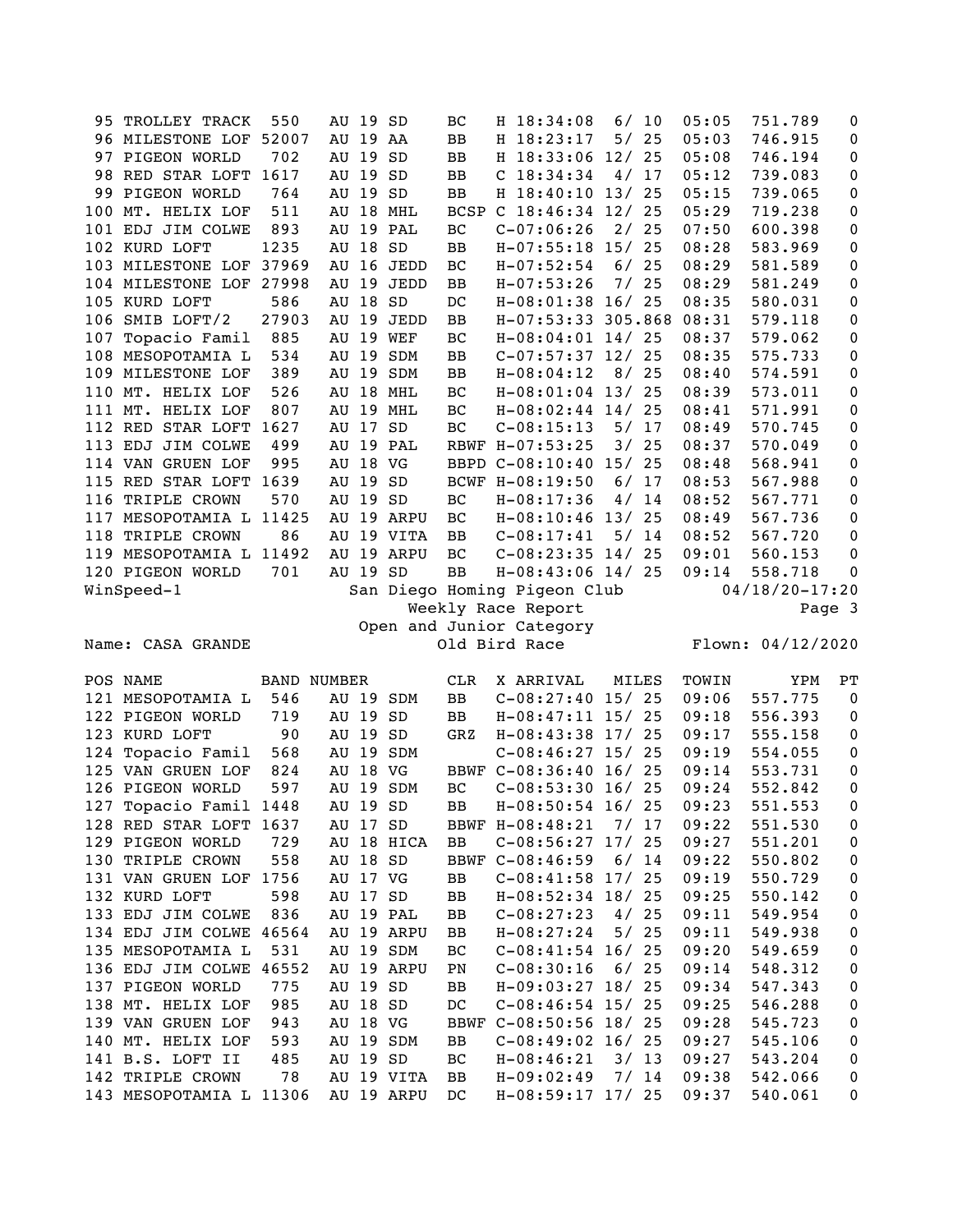|     | 144 B.S. LOFT II        | 404         | AU 19 SD |            | BB         | $H-08:54:23$                 |       | 4/13  | 09:35 | 538.798            | 0                |
|-----|-------------------------|-------------|----------|------------|------------|------------------------------|-------|-------|-------|--------------------|------------------|
|     | 145 EDJ JIM COLWE       | 448         |          | AU 19 PAL  | BB         | $C-08:47:48$                 |       | 7/25  | 09:32 | 538.534            | 0                |
|     | 146 Topacio Famil       | 233         |          | AU 18 SDM  |            | GRIZ H-09:16:13 17/ 25       |       |       | 09:49 | 537.758            | 0                |
|     | 147 PIGEON WORLD        | 893         |          | AU 19 HICA | ВC         | $H-09:23:39$ 19/             |       | 25    | 09:54 | 536.494            | 0                |
|     | 148 RED STAR LOFT       | 244         | AU 18 SD |            |            | BLWF H-09:17:20              | 8/    | 17    | 09:51 | 535.763            | 0                |
|     | 149 TRIPLE CROWN        | 5293        |          | AU 18 MEX  | ВC         | $C-09:18:31$                 | 8/    | 14    | 09:53 | 533.678            | 0                |
|     | 150 EDJ JIM COLWE       | 852         |          | AU 19 PAL  | BB         | $C-08:57:57$                 | 8/    | 25    | 09:42 | 533.038            | 0                |
|     | 151 VAN GRUEN LOF 1980  |             |          | AU 19 VANG | BB         | $H-09:17:18$ 19/             |       | 25    | 09:54 | 531.523            | 0                |
|     | 152 PIGEON WORLD        | 777         | AU 19    | SD         |            | DCSP H-09:39:10 20/ 25       |       |       | 10:10 | 528.457            | 0                |
| 153 | TRIPLE CROWN            | 88383       |          | MX 19 FMC  | ВC         | $C-09:29:10$                 |       | 9/14  | 10:04 | 528.134            | $\pmb{0}$        |
|     | 154 MESOPOTAMIA L 11431 |             |          | AU 19 ARPU | BB         | $H-09:23:15$ 18/             |       | 25    | 10:01 | 527.359            | $\pmb{0}$        |
|     | 155 RED STAR LOFT       | 213         | AU 18 SD |            | ВB         | $H-09:35:42$                 | 9/    | 17    | 10:09 | 526.221            | 0                |
|     | 156 MT. HELIX LOF       | 805         |          | AU 19 MHL  | ВC         | $H-09:25:48$ 17/             |       | 25    | 10:04 | 525.497            | 0                |
|     | 157 EDJ JIM COLWE 42043 |             | AU 19    | JEDD       | BB         | $C-09:14:51$                 |       | 9/25  | 09:59 | 524.129            | $\pmb{0}$        |
|     | 158 RED STAR LOFT 1629  |             | AU 19    | SD         | <b>BLK</b> | $C-09:43:51$ 10/ 17          |       |       | 10:18 | 522.096            | $\pmb{0}$        |
|     | 159 Topacio Famil 1443  |             | AU 19 SD |            |            | GRIZ H-09:47:34 18/ 25       |       |       | 10:20 | 521.603            | 0                |
|     | 160 VAN GRUEN LOF 2058  |             |          | AU 19 VANG |            | GRIZ C-09:37:12 20/ 25       |       |       | 10:14 | 521.291            | 0                |
|     | 161 MESOPOTAMIA L       | 543         |          | AU 19 SDM  | BB         | $C-09:35:44$ 19/ 25          |       |       | 10:14 | 520.981            | $\pmb{0}$        |
|     | 162 MT. HELIX LOF       | 595         |          | AU 19 SDM  | BB         | H-09:38:54 18/ 25            |       |       | 10:17 | 518.843            | 0                |
|     | 163 EDJ JIM COLWE       | 454         |          | AU 19 PAL  | SL         | $C-09:25:36$ 10/25           |       |       | 10:09 | 518.607            | 0                |
|     | 164 TRIPLE CROWN        | 403         |          | AU 19 SDM  | ВB         | $C-09:48:32$ 10/ 14          |       |       | 10:23 | 518.346            | 0                |
| 165 | TRIPLE CROWN            | 404         |          | AU 18 DEN  | BB         | $C-09:48:32$ 11/ 14          |       |       | 10:23 | 518.341            | 0                |
|     | 166 MT. HELIX LOF       | 818         |          | AU 19 MHL  | BB         | $C-09:42:30$ 19/25           |       |       | 10:21 | 517.040            | 0                |
|     | 167 MT. HELIX LOF       | 558         |          | AU 18 MHL  |            | BBWF H-09:57:20 20/ 25       |       |       | 10:36 | 509.759            | $\pmb{0}$        |
|     | 168 EDJ JIM COLWE 42081 |             |          | AU 19 JEDD | BB         | $C-10:01:06$ 11/25           |       |       | 10:45 | 501.199            | $\pmb{0}$        |
|     | 169 B.S. LOFT II        | 486         | AU 19 SD |            |            | BBWF H-10:09:09              |       | 5/13  | 10:50 | 500.979            | $\pmb{0}$        |
|     | 170 MILESTONE LOF       | 350         | AU 17 SD |            | GRZ        | $H-10:22:35$                 |       | 9/25  | 10:58 | 500.873            | 0                |
| 171 | MILESTONE LOF 52008     |             | AU 19 AA |            | BB         | $H-10:25:41$ 10/ 25          |       |       | 11:01 | 499.436            | $\pmb{0}$        |
|     | 172 MESOPOTAMIA L 11484 |             |          | AU 19 ARPU | RC         | $C-10:22:22 20/25$           |       |       | 11:00 | 498.454            | 0                |
|     | 173 MILESTONE LOF       | 195         |          | AU 19 FVC  | BB         | $H-10:31:04$ 11/ 25          |       |       | 11:07 | 496.963            | 0                |
|     | 174 EDJ JIM COLWE 46519 |             |          | AU 19 ARPU |            | DCSP H-10:11:40 12/ 25       |       |       | 10:56 | 496.232            | 0                |
|     | 175 PIGEON WORLD        | 835         |          | AU 19 HICA | BB         | $C-10:51:18$ 21/ 25          |       |       | 11:22 | 494.027            | 0                |
|     | 176 B.S. LOFT II        | 448         | AU 19 SD |            | BB         | $C-10:28:53$                 | 6/ 13 |       | 11:10 | 491.866            | 0                |
| 177 | Topacio Famil 1438      |             | AU 19 SD |            |            | BBWF C-10:54:01 19/          |       | 25    | 11:27 | 490.382            | 0                |
| 178 | EDJ JIM COLWE           | 890         |          | AU 19 PAL  | BB         | $C-10:24:25$ 13/25           |       |       | 11:08 | 490.380            | 0                |
| 179 | MESOPOTAMIA L 11371     |             |          | AU 19 ARPU | BB         | $H-10:42:19$ 21/ 25          |       |       | 11:20 | 489.400            | $\pmb{0}$        |
|     | 180 PIGEON WORLD        | 795         | AU 19    | SD         | BB         | $H-11:08:08$ 22/ 25          |       |       | 11:39 | 486.630            | 0                |
|     | 181 PIGEON WORLD        | 161         |          | AU 18 SDM  | BB         | $C-11:08:12$ 23/ 25          |       |       | 11:39 | 486.600            | 0                |
|     | 182 TRIPLE CROWN        | 824         |          | AU 18 SBRP | BC         | $H-11:02:18$ 12/ 14          |       |       | 11:37 | 484.152            | 0                |
|     | WinSpeed-1              |             |          |            |            | San Diego Homing Pigeon Club |       |       |       | $04/18/20 - 17:20$ |                  |
|     |                         |             |          |            |            | Weekly Race Report           |       |       |       |                    | Page 4           |
|     |                         |             |          |            |            | Open and Junior Category     |       |       |       |                    |                  |
|     | Name: CASA GRANDE       |             |          |            |            | Old Bird Race                |       |       |       | Flown: 04/12/2020  |                  |
|     |                         |             |          |            |            |                              |       |       |       |                    |                  |
|     | POS NAME                | BAND NUMBER |          |            | CLR        | X ARRIVAL                    |       | MILES | TOWIN | YPM                | РT               |
|     | 183 MESOPOTAMIA L 11455 |             |          | AU 19 ARPU |            | BLSP C-11:17:43 22/ 25       |       |       | 11:56 | 474.118            | $\boldsymbol{0}$ |
|     | 184 MT. HELIX LOF       | 749         |          | AU 19 MHL  |            | BCSI C-11:17:53 21/ 25       |       |       | 11:56 | 473.549            | $\boldsymbol{0}$ |
|     |                         |             |          |            |            |                              |       |       |       |                    |                  |
|     | 185 VAN GRUEN LOF 2059  |             |          | AU 19 VANG |            | GRIZ H-11:32:02 21/ 25       |       |       | 12:09 | 469.143            | $\pmb{0}$        |
|     | 186 EDJ JIM COLWE       | 856         |          | AU 19 PAL  | BB         | $C-11:47:08$ 14/25           |       |       | 12:31 | 455.508            | $\boldsymbol{0}$ |
|     | 187 SMIB LOFT           | 27907       |          | AU 19 JEDD | BB         | $H-12:09:33$                 | 2/    | 2     | 12:47 | 454.069            | $\pmb{0}$        |
|     | 188 Topacio Famil       | 887         |          | AU 18 AMG  | DC         | $H-12:26:46$ 20/             |       | 25    | 12:59 | 452.568            | $\pmb{0}$        |
|     | 189 EDJ JIM COLWE       | 892         |          | AU 19 PAL  | ВC         | $H-11:54:46$ 15/ 25          |       |       | 12:39 | 452.535            | $\pmb{0}$        |
|     | 190 B.S. LOFT II        | 496         | AU 19 SD |            |            | BBSP H-12:27:47              |       | 7/13  | 13:09 | 443.283            | $\pmb{0}$        |
|     | 191 Topacio Famil 1418  |             | AU 19 SD |            | BB         | $C-13:23:14$ 21/ 25          |       |       | 13:56 | 432.273            | 0                |
|     | 192 B.S. LOFT II        | 420         | AU 19 SD |            | BB         | $C-13:06:24$                 |       | 8/13  | 13:47 | 429.508            | 0                |